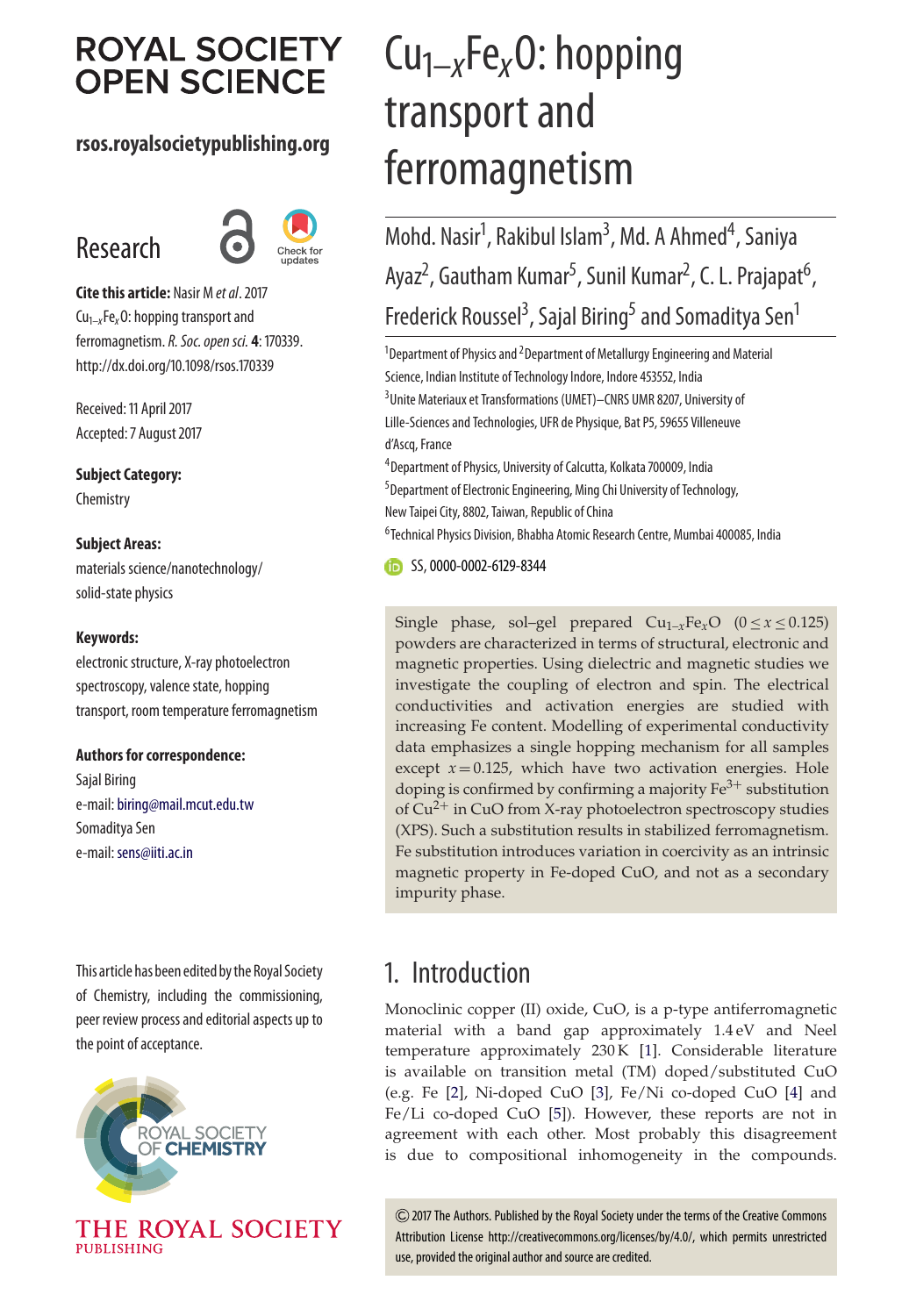Compositional inhomogeneity gives rise to inhomogeneous structure of the materials. Structural inhomogeneity, on the other hand, influences ionic separation. Inhomogeneity in ionic separation leads to different kinds of hybridization between dopant TM 3*d*, O 2*p* and Cu 3*d* electrons. This influences the double exchange interaction mechanism in a TM-ion doped CuO lattice [\[6\]](#page-7-5). Therefore, a careful structural analysis and electronic characterization is extremely important.

In Fe-doped CuO, Li *et al*. [\[7\]](#page-7-6) studied room temperature ferromagnetism (RTFM). Dopant Fe3+ induced cation vacancies, ' $\Box'$ , in the lattice. The Fe–O– $\Box$  ferromagnetic coupling was stronger than superexchange between Fe-O-Cu. Park *et al*. [\[8\]](#page-7-7) reported RTFM coupling among neighbouring Fe<sup>3+</sup> ions mediated by carriers localized around oxygen vacancies. In Fe-doped CuO nanorods, Park *et al.* [\[8\]](#page-7-7) and Manna & De [\[9\]](#page-7-8) claimed RTFM due to shape anisotropy, mixed valency and non-Jahn–Teller properties of Fe ions. Wide controversies exist in explaining the observations, and the origin of RTFM is not yet clear. There is some experimental evidence of strong spin–phonon interaction in CuO [\[10](#page-7-9)[,11\]](#page-7-10), which needs to be taken into account.

We have synthesized nanocrystalline  $Cu_{1-x}Fe_xO$  ( $x=0$ , 0.027, 0.055, 0.097 and 0.125) powders, with extreme care on homogeneity, by standard Pechini sol–gel process [\[12\]](#page-7-11). A sol–gel prepared sample allows proper mixing of the constituent ions. The structural goodness of these sol–gel synthesized samples has been elaborated with X-ray diffraction (XRD) and absorption studies. Homogeneity and phase purity has been ensured in these samples. In this report, we investigate the conduction mechanism and magnetic properties to understand RTFM in CuO by Fe doping.

## 2. Experimental methods

The XRD patterns of the nanoparticles were obtained using a Bruker D2 Phaser X-ray diffractometer with Cu-K<sub>α</sub> ( $\lambda = 1.54$  Å) source. SPECS high-resolution X-ray photoelectron spectroscopy (XPS) system with monochromatic Al-K<sub>α</sub> X-ray ( $h\nu$  = 1.48 keV) primary radiation source (optimum energy resolution approx. 0.5 eV) was used to study the valence states. Broadband dielectric spectroscopy (Solarton Analytical—Ametek) was employed to investigate the electrical properties of Cu1*–x*Fe*x*O. Magnetic field-dependent magnetization was investigated using Quantum Design SQUID VSM (model SVSM-050).

## 3. Results and discussions

<span id="page-1-0"></span>Structural studies using XRD reveal monoclinic single crystalline phase [\(figure 1\)](#page-1-0). Shifting of (111) diffraction peak to higher angles [\(figure 1,](#page-1-0) inset) hints towards reducing lattice parameters. Reitveld refinement confirmed changes in lattice parameters. A continuous decrease in 'a' and 'b' was observed. On the other hand, 'c' showed a rapid decrease until  $x = 0.027$  and thereafter became independent of substitution [\[13\]](#page-7-12).



**Figure 1.** XRD pattern of Cu1−*<sup>x</sup>*Fe*x*O (0 < *x* < 0.125) samples revealing a systematic shift in (111) peak towards larger angles.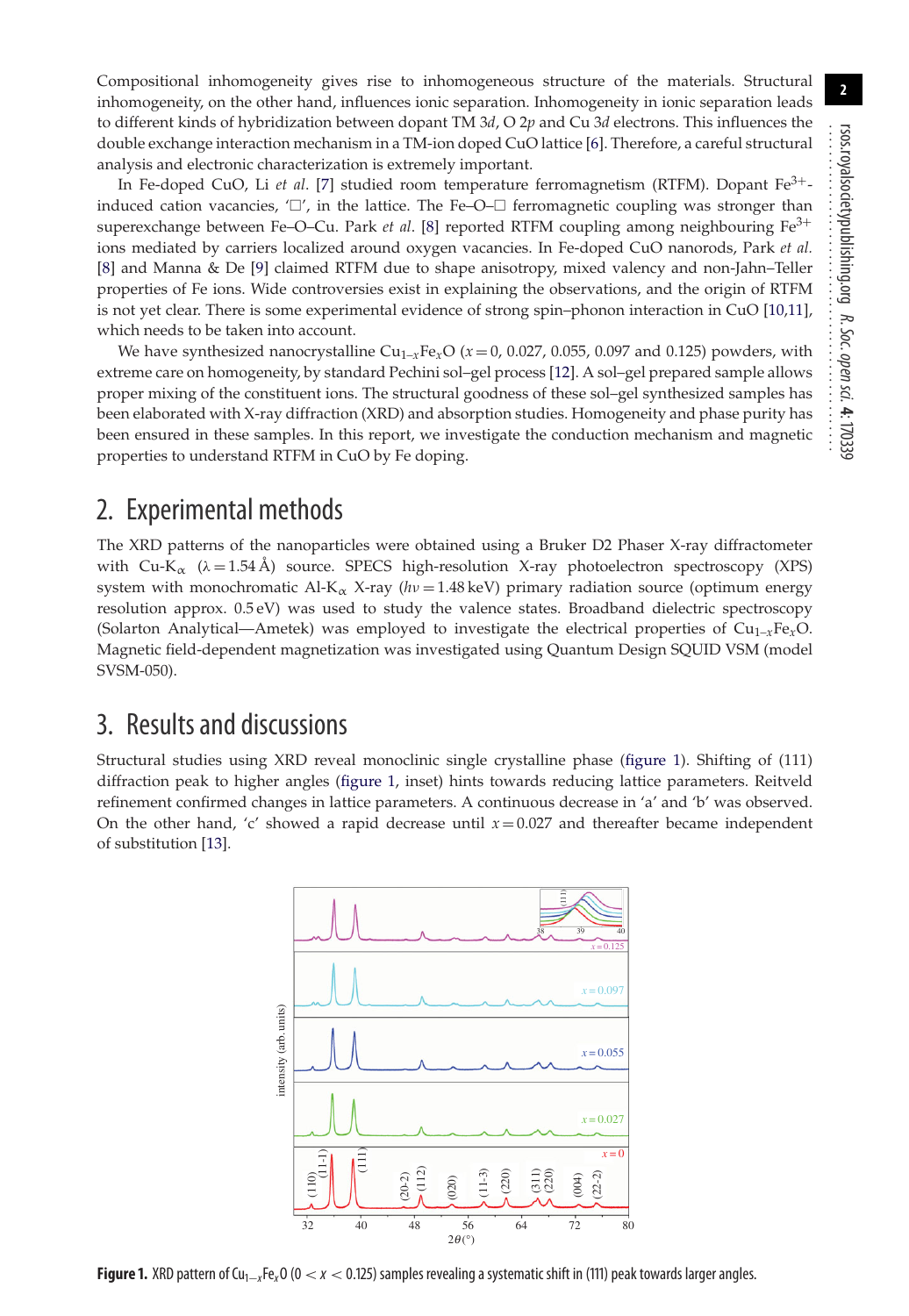X-ray photo electron spectroscopy (XPS) of the Cu1−*x*Fe*x*O [\(figure 2](#page-2-0)*a*) shows the presence of core-level lines of Cu 2*p*,O1*s* and Fe 2*p*. The high-resolution Cu 2*p* doublet spectrum [\(figure 2](#page-2-0)*b*) shows Cu 2*p*3/<sup>2</sup> and Cu 2*p*1/<sup>2</sup> peaks at binding energies of 930.85 and 950.4 eV, respectively. Shake-up satellite (SS) features appear at approximately 939.73 eV and 958.7 eV. The satellite is a characteristic of  $Cu^{2+}$  valence states in copper halides having  $3d^9$ L (L for ligand) configuration [\[14\]](#page-7-13). This confirms Cu<sup>2+</sup> valence states in these samples.

A Fe 2*p* doublet (Fe 2 $p_{1/2}$  and Fe 2 $p_{3/2}$ ) is observed approximately at 722.7 eV and 710–714 eV, respectively [\(figure 2](#page-2-0)*c*). The 12.7 eV splitting in Fe 2*p* spectra is due to spin–orbit coupling. In the case of Fe  $2p_{3/2}$ , the binding energy is in the range 709.4–710.3 eV and 710.3–711.4 eV for Fe<sup>2+</sup> and Fe<sup>3+</sup> respectively [\[15](#page-7-14)[,16\]](#page-7-15). The broadness of the Fe  $2p_{3/2}$  peak implies mixed valence states of majority Fe<sup>3+</sup> and minority  $Fe^{2+}$ . A shake-up satellite contribution is observed at approximately 717.59 eV. This is in close agreement with literature and indicates majority  $Fe^{3+}$  valence state [\[17\]](#page-7-16). The absence of peak at 706–707 eV rules out the presence of Fe metallic clusters. Hence, magnetism should not be attributed to interstitial or externally existing iron clusters.

<span id="page-2-0"></span>

**Figure 2.** (*a*) XPS survey spectrum and high-resolution scans of (*b*) Cu 2*p* and (*c*) Fe 2*p* of Cu<sub>0.875</sub>Fe<sub>0.125</sub>O. The O1s edge spectra of Cu<sub>1−*x*</sub>Fe<sub>x</sub>O samples; (*d*)  $x = 0$ , (*e*)  $x = 0.055$  and (*f*)  $x = 0.0125$ .

The O 1*s* spectra [\(figure 2](#page-2-0)*d*–*f*) of Cu1−*x*Fe*x*O samples are asymmetric. The asymmetric O 1*s* peak has been discussed in the literature to arise from three contributions: peaks appearing at approximately 533.83 eV (peak3: related to H<sub>2</sub>O adsorbed on the surface of the sample), approximately 531.89 eV (peak<sub>2</sub>: caused by either OH<sup>-</sup> hydroxyl groups or by chemisorbed molecular oxygen  $O_2^-$ ) and approximately 530.15 eV (peak1, associated with oxygen O2<sup>−</sup> in CuO lattice [\[5](#page-7-4)[,18,](#page-7-17)[19\]](#page-7-18)). We have fitted O 1*s* edge with three Gaussian peaks and found that the relative area under  $peak<sub>1</sub>$  is increasing with respect to peak<sub>2</sub> and peak<sub>3</sub> with increasing x. Hence, the oxygen contained in the lattice is increasing compared with the other two contributions. Note that EXAFS (extended X-ray absorption fine structure) analysis of these materials also reveals reduction in oxygen deficiency with increased Fe substitution [\[13\]](#page-7-12). The reducing coordination numbers of metal ions clearly indicate the same.

The frequency-dependent real part  $\sigma'$  of the complex electrical conductivity  $\sigma^*(f)$  is connected to the imaginary part  $\varepsilon''$  of complex permittivity  $\varepsilon^*(f)$  as [\[20\]](#page-7-19)  $\sigma' = 2\pi f \varepsilon_0 \varepsilon''$ , where, f denotes the experimental frequency of the harmonic voltage applied to the specimen. The real part of frequency dependence of electrical AC conductivity (σ ( *f*)) for all compositions at temperatures 153 K and 293 K has been plotted [\(figure 3](#page-3-0)*a*,*b*). AC conductivity,  $\sigma'$ (f) increases with increasing frequency above a characteristic onset frequency  $f_H$ . Below  $f_H$  it is non-variant with dispersion at higher frequencies. The non-variant region at very low frequencies can be compared with the DC conductivity  $\sigma_{\text{dc}}$ . There is no significant change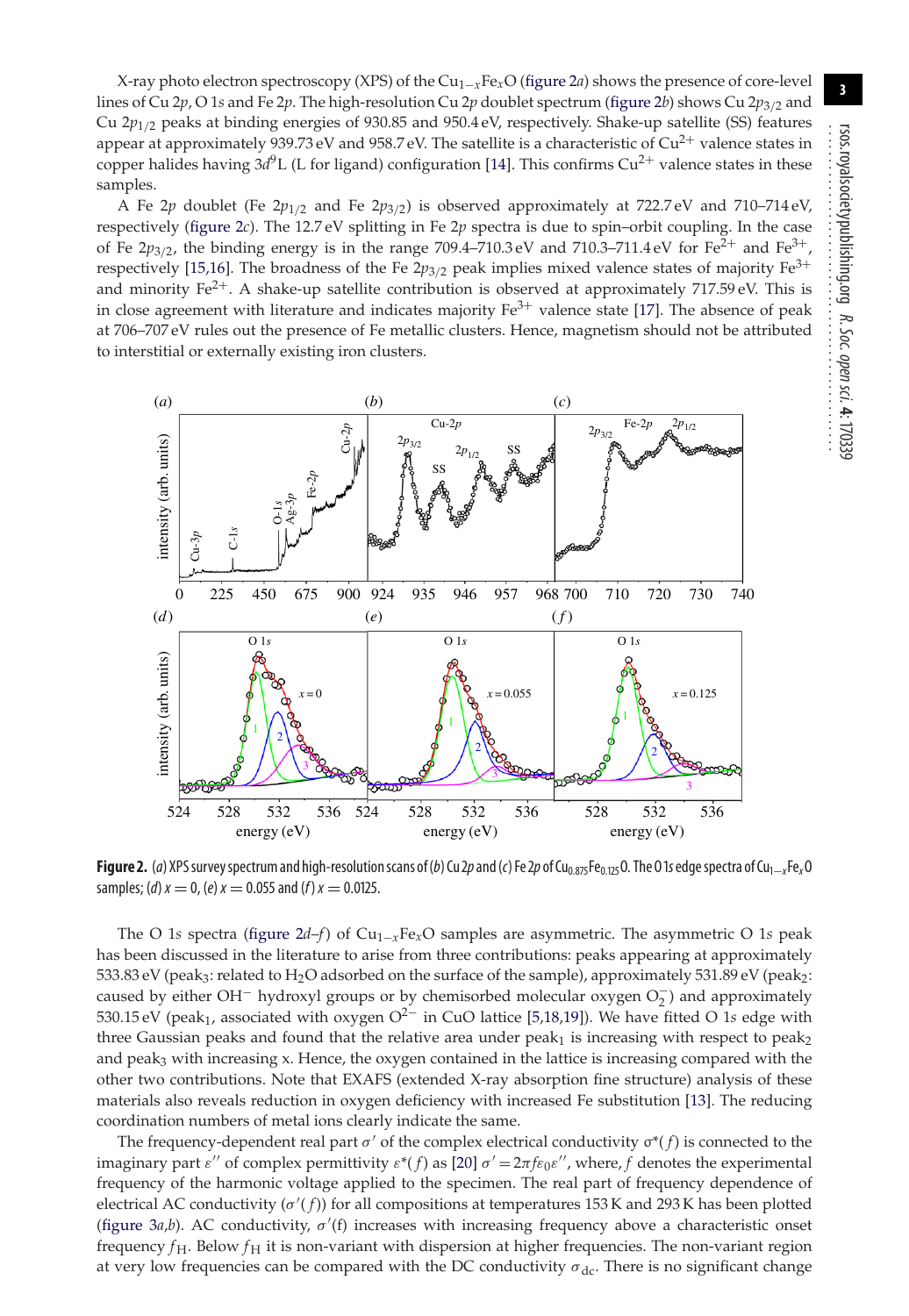<span id="page-3-0"></span>

<span id="page-3-1"></span>**Figure 3.** Frequency spectra of the real conductivity (σ') at (a) 293 K, (b) 153 K and (c) Barton–Nakajima–Namikawa (BNN) plots for  $Cu_{1-x}Fe_xO$  ( $0 \le x \le 0.125$ ). The solid lines are obtained from the Jonscher Law fit of complex conductivities.



**Figure 4.** Temperature dependence of (*a*) DC conductivity,  $\sigma_{dc}$  versus *T* and (*b*) log( $\sigma_{dc}$ ) versus 1000/*T* for Cu<sub>1–x</sub>Fe<sub>x</sub>O (0  $\leq$  x  $\leq$  0.125). The dotted lines represent fitted spectra.

in conductivity in a wide frequency range. The dispersion shifts to lower frequencies with decreasing temperatures. With increasing Fe content, and decreasing temperature σ ( *f*) decreases. Hopping carriers interact with inherent defects or disorderedness in the material especially in low frequency regime. Jonscher's universal dielectric response (UDR) model [\[21\]](#page-7-20), originates from such interactions, given by:

$$
\sigma'(f) = \sigma_{\rm dc} \left[ 1 + \left(\frac{f}{f_{\rm H}}\right)^n \right],\tag{3.1}
$$

where  $\sigma_{\rm dc}$  is the DC conductivity,  $f_{\rm H}$  is onset frequency of the hopping process and *n* is a frequency exponent parameter in the range  $0 \le n \le 1$ . The frequency-dependent real part of the electrical conductivities of the Cu1−*x*Fe*x*O samples have been modelled [\(figure 3](#page-3-0)*a*,*b*) using Jonscher's UDR model. The temperature dependence of  $\sigma_{dc}$  and  $f_H$  was extracted from the above model and has been plotted with temperature (figures [4](#page-3-1) and [5\)](#page-4-0). With increasing temperature,  $\sigma_{\rm dc}$  increases nonlinearly, revealing semiconducting nature of the samples. Hopping conduction occurs through the neighbouring sites in the nearest-neighbour-hopping (NNH) conduction model. The activation energy can be analysed by the Arrhenius equation [\[22\]](#page-7-21),

$$
\sigma_{\rm dc}(T) = \sigma_0 \, \exp\left(\frac{-E_a}{K_{\rm B}T}\right),\tag{3.2}
$$

where  $\sigma_0$  is a constant representing the DC conductivity at  $T\to\infty$ ,  $K_B$  is the Boltzmann constant and  $E_a$  is the activation energy for hopping conduction.  $\sigma_{dc}$  was fitted with NNH model. Arrhenius model can be better understood by plotting  $\log(\sigma_{\rm dc})$  (S cm<sup>-1</sup>) against 1000/*T* (K<sup>-1</sup>) [\(figure 4](#page-3-1)*b*). A linear nature of this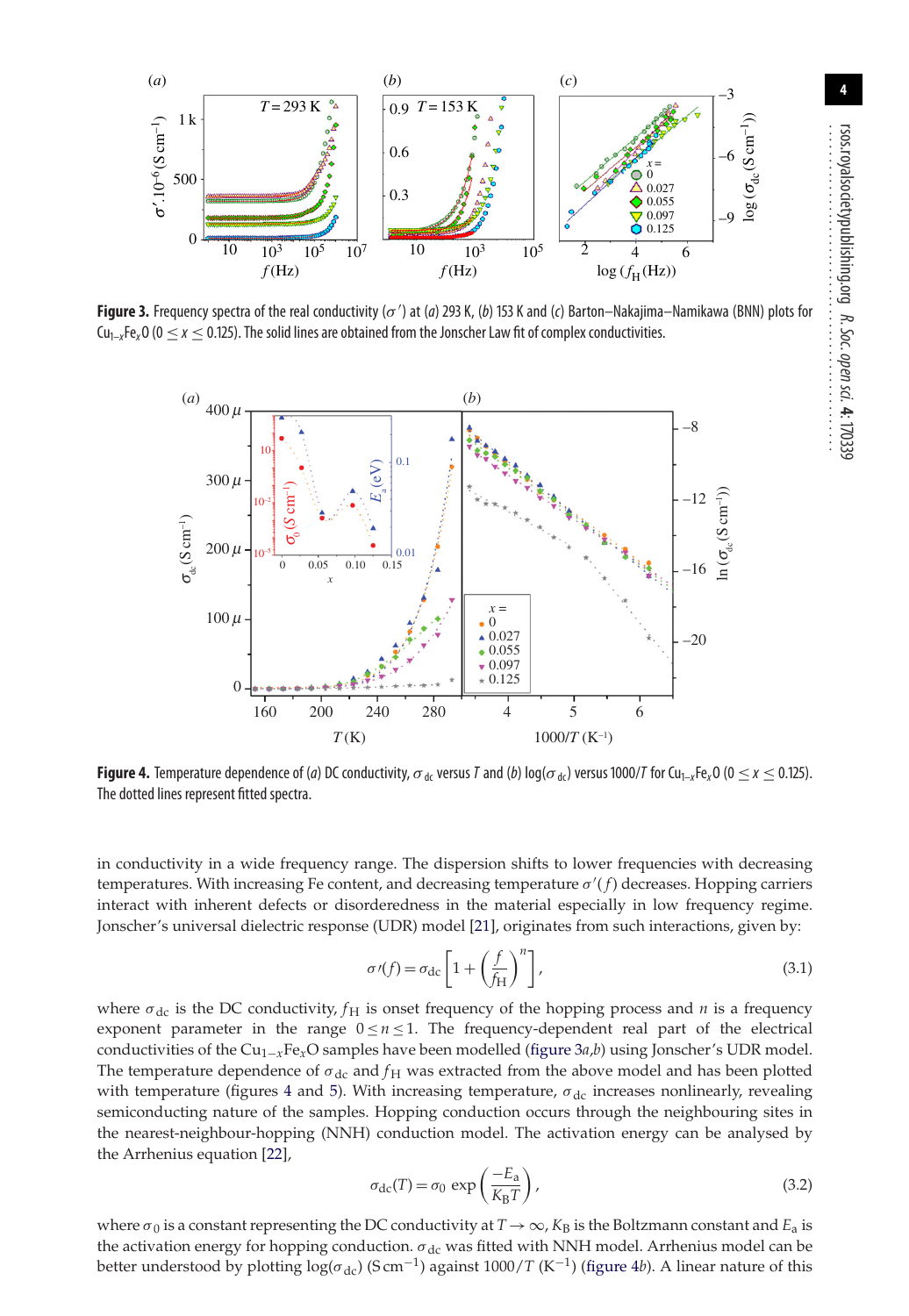**5**

plot ensures Arrhenius behaviour. It was observed that for lower substitution the plots were extremely linear. However, for  $x \ge 0.055$ , some nonlinearity was observed. For  $x = 0.125$ , the plot was extremely nonlinear. The non-Arrhenius behaviour is rectified in the literature by Vogel–Tamman–Fulcher (VTF) model, given by

$$
\sigma_{\rm dc}(T) = \sigma_0 \, \exp\left(\frac{-E_a}{K_{\rm B}(T - T_0)}\right),\tag{3.3}
$$

where  $T_0$  is the Vogel temperature. In VTF model, the migration of ions depend on such defects which arise from structural modification within the system [\[23\]](#page-7-22).

The VTF equation provides a good fit to the DC conductivity for all samples. For low  $x$ ,  $T_0 \rightarrow 0$ , but for *x* > 0.055, *T*<sup>o</sup> is approximately 150 K. Thus both Arrhenius and VTF models can explain samples with  $x \le 0.27$ , but beyond  $x \ge 0.055$  the samples are better explained by VTF model. This transformation is most probably due to ionic motion in which Fe plays an important role facilitated by decreasing grain size of the crystallites. Fe<sup>3+</sup> ion having a different ionic radius is a most likely source of internal strain. It not only creates localized defects but also reduces single crystal domain size within the same Cu1−*x*Fe*x*O grain as already reported in SEM studies [\[12\]](#page-7-11).  $E_a$  and  $\sigma_0$  decreases with increasing substitution [\(figure 4](#page-3-1)*a*, inset). The decreasing trend of σ<sub>dc</sub> of these samples was also directly calculated from *I*–*V* characteristics and was reported previously [\[12\]](#page-7-11).

CuO is a p-type material.  $Fe^{3+}$  ions provide excess electrons to the lattice. However, due to significantly p-type CuO host these excess electrons cannot improve the conductivity. It was reported from Hall measurements that p-type carrier concentration decreased [\[12\]](#page-7-11), reducing the net conductivity of the material with increasing substitution. Reduction in oxygen vacancies with increasing Fe content was found from EXAFS analysis [\[13\]](#page-7-12) due to extra charge of  $Fe<sup>3+</sup>$  than Cu<sup>2+</sup> ions. The reducing domain sizes generate more domain walls, and lattice becomes more defected with increasing substitution. Thus with increasing substitution mobility is probably reduced. Thus, the reduction in  $\sigma_0$  and  $E_a$  is most probably due to a combination of reduced carrier concentration as well as mobility.

Both Arrhenius and VTF models are single-activation energy models. Good fits to the experimental data using these models emphasize a single conduction mechanism present in all the substituted samples. However, only for  $x = 0.125$ , from the ln  $\sigma_{dc}$  versus 1000/*T* plots it seems that a double activation model may also fit the data with activation energies approximately 0.2 and 0.4 eV.

Similar to  $\sigma_{\text{dc}}$ , the hopping frequency  $f_{\text{H}}(T)$  data were fitted to the Arrhenius model [\(figure 5](#page-4-0)*a*,*b*):  $f_H(T) = f_0 \exp(-E_H/K_B T)$ , where  $f_0$  is a constant and  $E_H$  is the activation energy of hopping frequency of carriers. The data were also fitted to the VTF model, defined as,  $f_H(T) = f_1 \exp[-E_H/k_B(T - T_0)]$ , where *f*<sub>1</sub> and *T*<sub>0</sub> are fitting parameters. Similar to the  $\sigma_{dc}$  data it is noted that *f*<sub>H</sub> follow the same trend as a function of temperature. At very low substitution the Arrhenius nature prevails but as substitution increases a VTF model dominates.  $E_H$  and  $f_0$  decreases with increased Fe substitution [\(figure 5](#page-4-0)*a*, inset).

<span id="page-4-0"></span>

**Figure 5.** Temperature dependence of (*a*) hopping frequency,  $f_H$  versus *T* and (*b*) log( $f_H$ ) versus 1000/*T* for Cu<sub>1–x</sub>Fe<sub>x</sub>O (0 ≤ *x* ≤ 0.125). The dotted lines represent fitted spectra.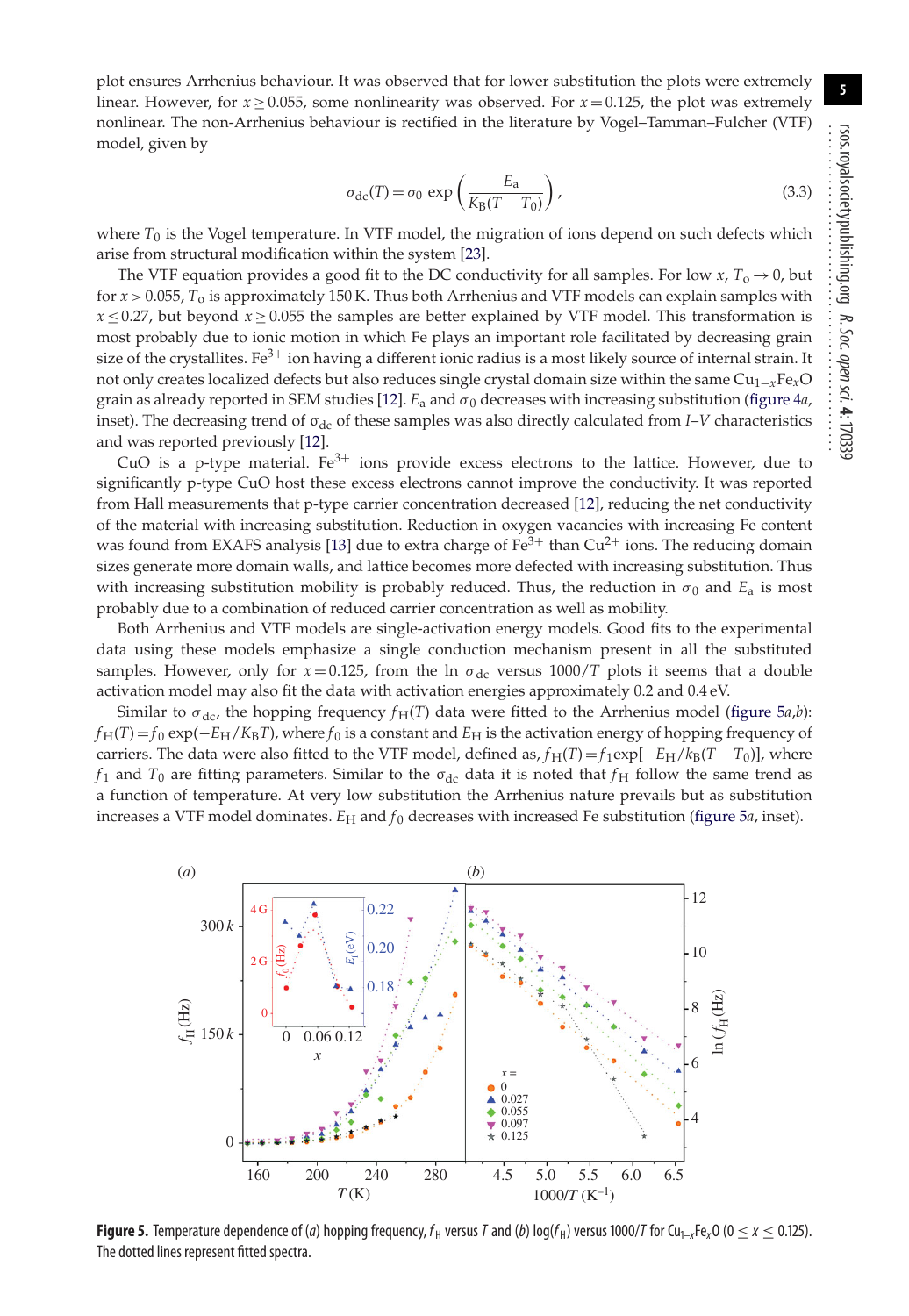<span id="page-5-0"></span>

**Figure 6.** Ferromagnetic hysteresis loops (M–H) at (*a*) 10 K, (*b*) 100 K, (*c*) 300 K, (*d*) remnant magnetization (*M*r), (*e*) coercivity (*H*c) and (*f*) magnetization ( $M_5T$ ) versus substitution at 5 T field for Cu<sub>1–x</sub>Fe<sub>x</sub>O ( $0 \le x \le 0.125$ ) samples.

To explain the relationship between  $\sigma_{\rm dc}$  and  $f_{\rm H}$ ,  $\log(\sigma_{\rm dc}$  (S cm<sup>-1</sup>)) versus  $\log(f_{\rm H}$  (Hz)) is plotted, which is shown in [figure 3](#page-3-0)*c*. The linear behaviour of the plots follows the Barton–Nakajima–Namikawa (BNN) relation. It is noteworthy that upon Fe substitution the conductivity decreases instead of increasing, once again emphasizing the point that proper substitution has happened in the samples.

The field-dependent magnetization [M versus H] curves for Cu1−*x*Fe*x*O samples [\(figure 6](#page-5-0)*a*–*c*) at different temperatures are ferromagnetic in nature. Saturation magnetization,  $M<sub>S</sub>$ , is not achieved up to 5000 Oe. The remnant magnetization,  $M_{\rm r}$ , and coercive field,  $H_{\rm c}$ , increase linearly with substitution (figure  $6d$ ,*e*) indicating stronger ferromagnetic exchange interaction. The varying nature of  $H_c$  and  $M_r$ along with  $M_{5T}$  (at 5T field) with substitution is a proof of magnetization being not due to impurity phase of iron oxides or metallic clusters of Fe but due to proper substitution.

Oxidation states of Fe ions in CuO play a critical role in magnetic properties of CuO. It has been mentioned that in the  $Fe^{3+}$  substituted samples, the p-type nature is retarded while the oxygen deficiency is reduced. This type of change is not expected in the case of  $Fe^{2+}$  substitution. In the case of  $Fe^{2+}$  oxygen vacancies could have increased as  $Fe^{2+}$  has the same charge and has a crystal radius approximately 0.77 Å, which is about 8.5% more than  $Cu^{2+}$  ion. As a result oxygen vacancy mediated ferromagnetism could have been possible. The exchange interaction would then have been through an electron trapped at the oxygen vacancy site, *V*o [\[24\]](#page-7-23). The M1–*V*o–M2 interaction [\[25\]](#page-7-24) is generally ferromagnetic in the case of  $Fe^{3+} - V_0 - Fe^{3+}$  [\[24\]](#page-7-23). In the case of  $Fe^{2+} - V_0 - Fe^{2+}$ , it is weaker but still ferromagnetic. However, in a homogeneous solid solution to find neighbouring  $Fe^{2+}$  or  $Fe^{3+}$  ions is less probable. Moreover, we have seen predominant increase of oxygen content with substitution. Hence, be it  $Fe^{3+}$  or  $Fe^{2+}$ , an enhancement of ferromagnetism, mediated by oxygen deficiencies, seems inappropriate. Note that in pure CuO, very weak ferromagnetism is observed due to  $Cu^{2+}$ – $V_0$ – $Cu^{2+}$  interactions. However, Cu–O–Cu weak antiferromagnetic ordering dominates. This in fact is present in all samples, thereby not letting the hysteresis curves saturate. Hence we have plotted the composition dependence of  $M_{5T}$ , the magnetic moment at 5 T, after the loop closure.

Mediated through Fe<sup>3+</sup>-O<sup>2−</sup>-□ [\[7\]](#page-7-6), ferromagnetism is enhanced, where □ is a cation vacancy. A cation vacancy is associated with anion vacancy in the lattice during synthesis. In a pure undoped material the ratio of the two should be equal to maintain charge neutrality. Initially, the oxygen vacancies will be reduced by  $Fe^{3+}$  incorporation. Further incorporation invites excess oxygen in the lattice, thereby generating cation vacancies. Hence the increased magnetism may be due to such cation deficiencies.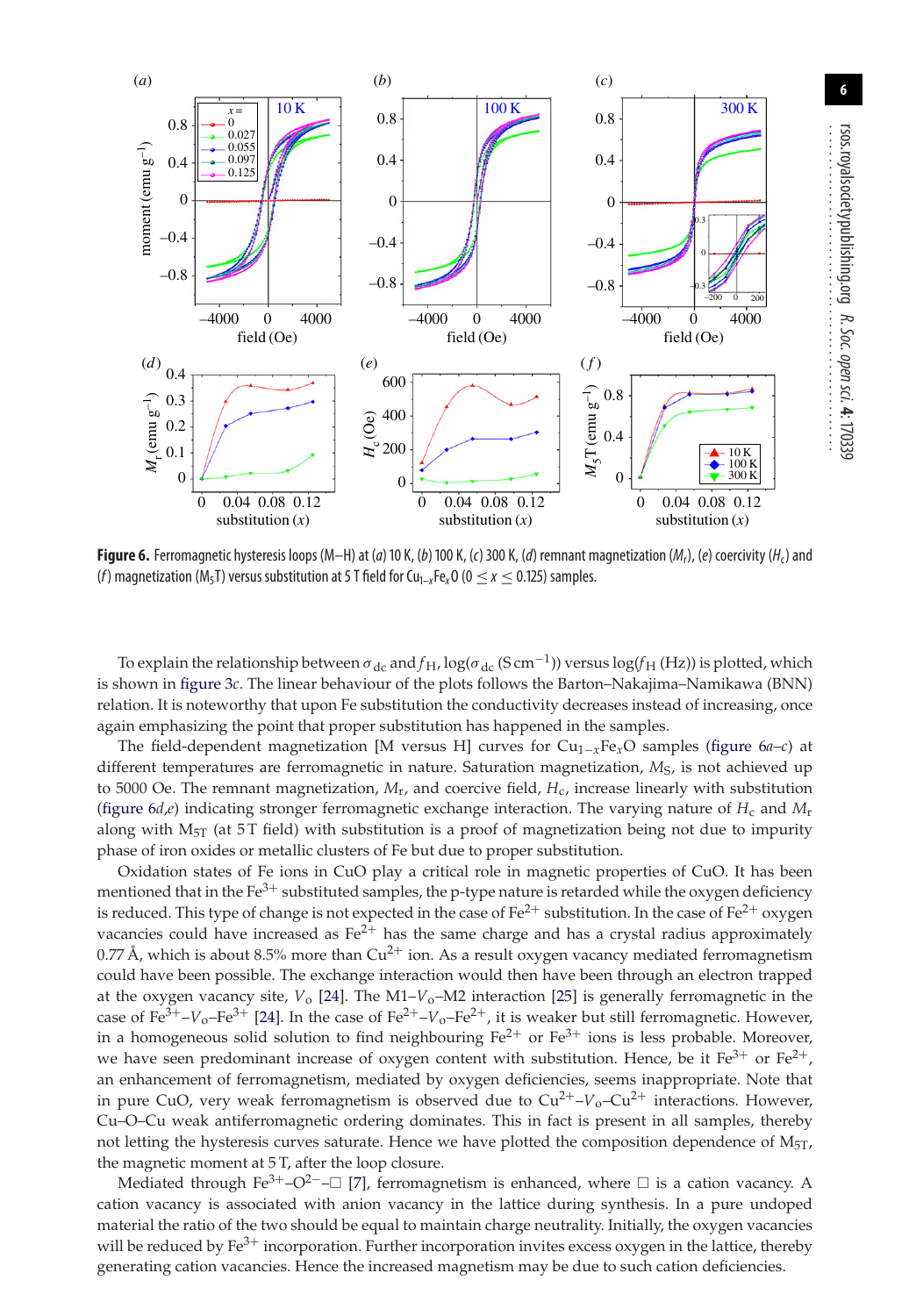**7**

Metal–oxygen–metal double exchange interactions have played an important role in magnetism. An increase in oxygen content thereby makes such exchange integrals stronger.  $Fe<sup>3+</sup>$  substitution opens up a better chance of Fe<sup>3+</sup>–O<sup>2−</sup>–Cu<sup>2+</sup> superexchange or a Fe<sup>3+</sup>–O<sup>2−</sup>–Cu<sup>2+</sup>–O<sup>2−</sup>–Fe<sup>3+</sup> double superexchange phenomena. Note that the replacement of  $Cu^{2+}$  by Fe<sup>3+</sup> ion in CuO enhances the magnetic moment. The spin of Fe<sup>3+</sup> (5/2) being more than that of  $Cu^{2+}$  (1/2) ion, may be the reason. It has been demonstrated that in  $Fe_{2-x}Cu_{x}O_{3}$  ferromagnetism is enhanced with increasing Cu content [\[26\]](#page-7-25). In  $x = 1$ , i.e. FeCuO<sub>3</sub> sample, maximum ferromagnetism has been observed. This enhancement hints at a stronger ferromagnetism in Cu–O–Fe than Fe–O–Fe couplings. Thereby in Fe-substituted CuO such strong interactions may also contribute to the enhanced ferromagnetism.

The influence of TM doping on magnetic properties of CuO was also studied by Wesselinowa [\[27\]](#page-7-26), and it was found that the exchange interaction  $J_{ij} = J(r_i - r_j)$  depends on the distance between the spins. The smaller the lattice parameters, the shorter are the interionic distances and thereby stronger is the exchange interaction. The crystal radius of Fe<sup>3+</sup> (0.63 Å) is lesser than  $Cu^{2+}(0.71 \text{ Å})$ . Hence substituted lattice tends to contract. XRD results revealed that lattice parameters have reduced with increasing Fe substitution. As calculated by Wesselinowa, the Fe–O–Cu superexchange increases thereby increasing the ferromagnetism in the material. In these samples, we observe proper experimental evidence of the same, and link the results to the role of increasing oxygen and  $Fe<sup>3+</sup>$  content. Lattice parameters are expected to decrease with reducing temperature. Thus the interatomic separations should decrease. This may be the reason behind increasing ferromagnetism with decreasing temperature.

The spin–phonon coupling makes an important contribution to exchange integral. Wesselinowa [\[27\]](#page-7-26) reported the Neel temperature increases due to the larger exchange interaction in CuO. But this interaction was weaker than the case where spin–phonon coupling was added to the Hamiltonian. The spin–phonon interaction renormalizes and enhances the exchange interaction. Chen *et al*. [\[10\]](#page-7-9) and Kuz'menko *et al*. [\[11\]](#page-7-10) also report the same. In the case of Fe–O–Cu ferromagnetic interaction this may also contribute considerably thereby increasing the Curie temperature. Phonon modes are dependent on lattice structure. Hence, with modifications in the lattice parameters, spin–phonon interaction is also dependent on such changes.

Note that the remnant magnetization and coercive fields increase with increasing substitution and decreasing temperature. With increasing substitution the long-range coupling between Fe–O–Cu and the Fe–O–□ increases. Also, with reducing temperature interatomic spacing decreases and may be responsible for enhanced ferromagnetism due to spin–phonon coupling as well as Cu–O–Fe exchange interactions.

### 4. Conclusion

Monoclinic single phase Fe<sup>3+</sup> substituted  $Cu_{1-x}Fe_xO$  ( $x=0$ , 0.027, 0.055, 0.097, 0.125) have been examined by XPS, electrical and magnetic studies. Impurity phases of Fe metallic cluster and Fe<sub>2</sub>O<sub>3</sub> has been ruled out from XPS, structural studies, electrical conductivity and magnetic measurements. The electrical conductivities and activation energies are found to decrease with increase in Fe content. The experimental data can be modelled using a single hopping mechanism for all samples except *x* = 0.125, which has two activation energies. Weak ferromagnetic behaviour has been observed at room temperature for all the samples. Magnetism increases with decreasing temperature and increased Fe substitution. The increasing remnant magnetization and coercive fields in substituted CuO results from increasing amount of Fe–O–Cu and Fe–O– $\Box$  interactions, where,  $\Box$  are cation vacancies created due to excess  $Fe<sup>3+</sup>$  substitution. These exchange interactions are sometimes stronger that a normal  $Fe^{3+}-O^{2-}-Cu^{2+}$  superexchange or a  $Fe^{3+}-O^{2-}-Cu^{2+}-O^{2-}-Fe^{3+}$  double superexchange interaction, thereby enhancing the ferromagnetism. This study motivates a future size-dependent magnetic study of Fe-doped CuO.

Ethics. Permission to carry out this study was granted (to S.S.), principal investigator from Dean, R&D, IIT Indore. This study was reviewed and approved by head of the institute (Director, IIT Indore). No special permit or protocol was required at that time.

Data accessibility. Our data are deposited at Dryad: [\(http://dx.doi.org/10.5061/dryad.vv121\)](http://dx.doi.org/10.5061/dryad.vv121) [\[28\]](#page-7-27).

Authors' contributions. M.N. and S.S. designed the study. M.N. and G.K. prepared all samples for analysis. R.I. and F.R. carried out electrical measurements and participated in data analysis. M.A.A. carried out magnetic measurements; S.A. helped in writing manuscript; S.K. and S.B. helped in giving final touch to the manuscript and contributed scientifically; C.L.P. carried out XPS measurements; S.S. interpreted the results to make a coherent story. All authors gave final approval for publication.

Competing interests. The authors have no competing interests.